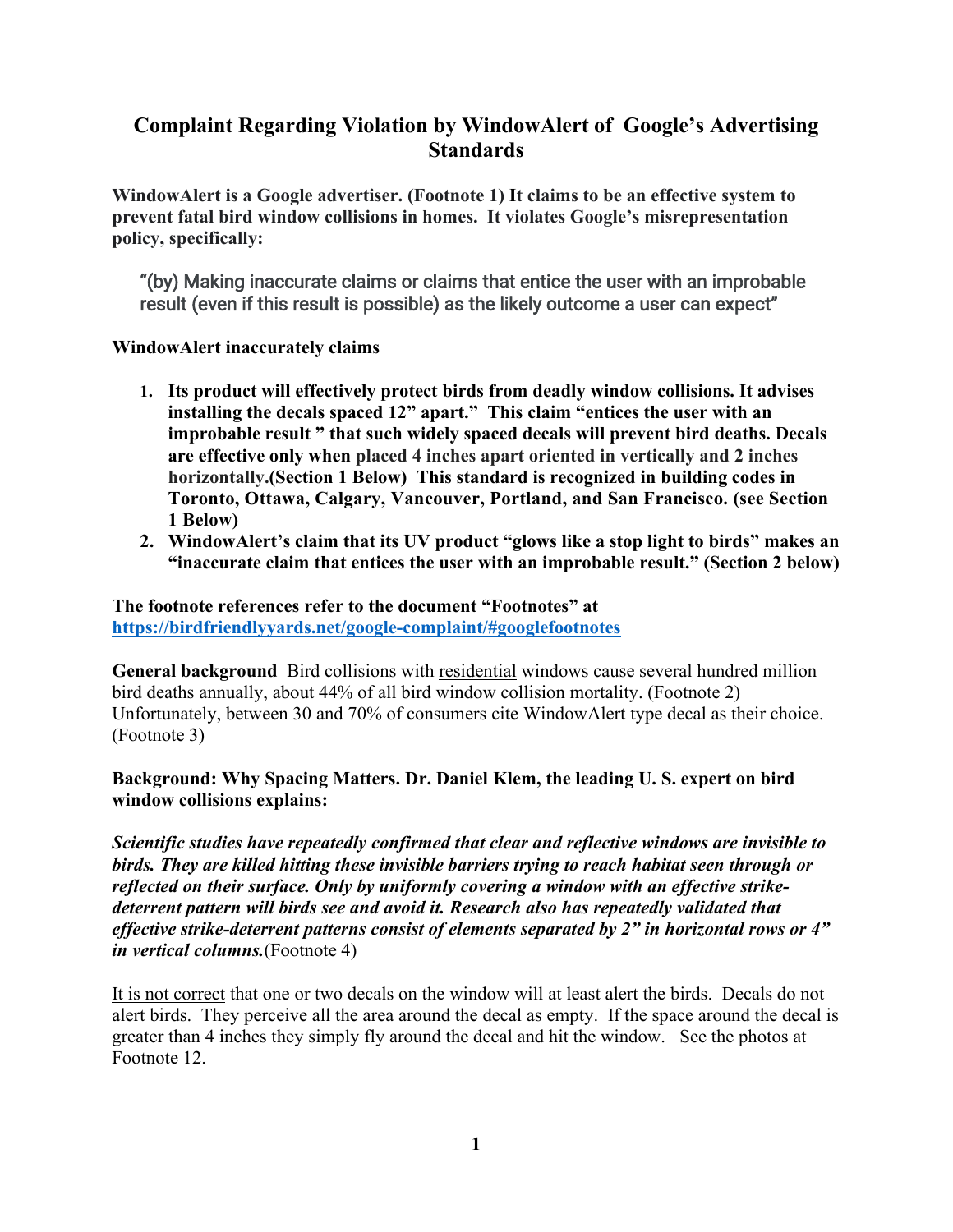**Background to Complaint #1 Misleading Spacing Advice – WindowAlert recommends the following , "Concentrate decals at center then work out, placing decals at a minimum on every two feet of glass," (Footnote 5)**

**Birds will not fly through a space that is too small. Twelve (12) inches is such a large space that birds will think that they can fly through it and will hit the window. A vertical row of decals spaced 4 inches apart effectively prevents birds from colliding with windows. Since WindowAlert recommends 12 inch spacing only birds with a wing span of 12 of more inches wide will be dissuaded from flying through the window. Twelve inches is 3 times wider than the scientific standard. In addition to the text cited above, WindowAlert site photos also its show its decals very widely spaced. (Footnote 6)**

**WindowAlert recognizes that its spacing does not follow the scientific standard. It adds to its text advising spacing every 12 inches, the following .… "for maximum protection, scientific studies suggest placing decals two inches horizontal by four inches vertical from one another." (Footnote 5.)**

**This statement misrepresents the scientific facts. The 4" spacing is not the "maximum" needed for protection. It is the minimum – i.e. one which provides "complete or nearcomplete avoidance." (Footnote 4)**

**WindowAlert's pricing demonstrates that it does not expect its "maximum protection" language to be followed. The large set of windows shown in Footnote 6 with 12 inch spacing, has only 7 decals a cost of about \$7-14. If spaced at the scientific 4" standard, it would require 45 to 54 costing between \$39 and \$75. This five (5) times the consumer's expected cost. (Footnote 7)**

**Also, as the diagram at Footnote 8 shows, if the WindowAlert color version were applied at the 4" spacing, the visual interference is such that very few would buy them. There are cheaper more scientifically validated effective systems that interfere little with the view out the window. WindowAlert could modify its spacing advice at no cost.**

**Window Alert has recognized that its spacing advice is not scientifically valid in an exchange with the science staff at the American Bird Conservancy (ABC). ABC states:**

**"We have not included WindowAlert on our birdsmartglass.org page because of the spacing issue. We spoke to them about this, and (they) were willing to modify their recommendations somewhat, but not enough to meet our minimum spacing guidelines. (Footnote 9)**

**The complainant has also attempted to convince WindowAlert to change its advertising by setting up a conversation with the nation's leading expert on window collisions.(Dr. Daniel Klem) Window Alert refused to change its spacing recommendation.**

## **Background to Complaint 2.**